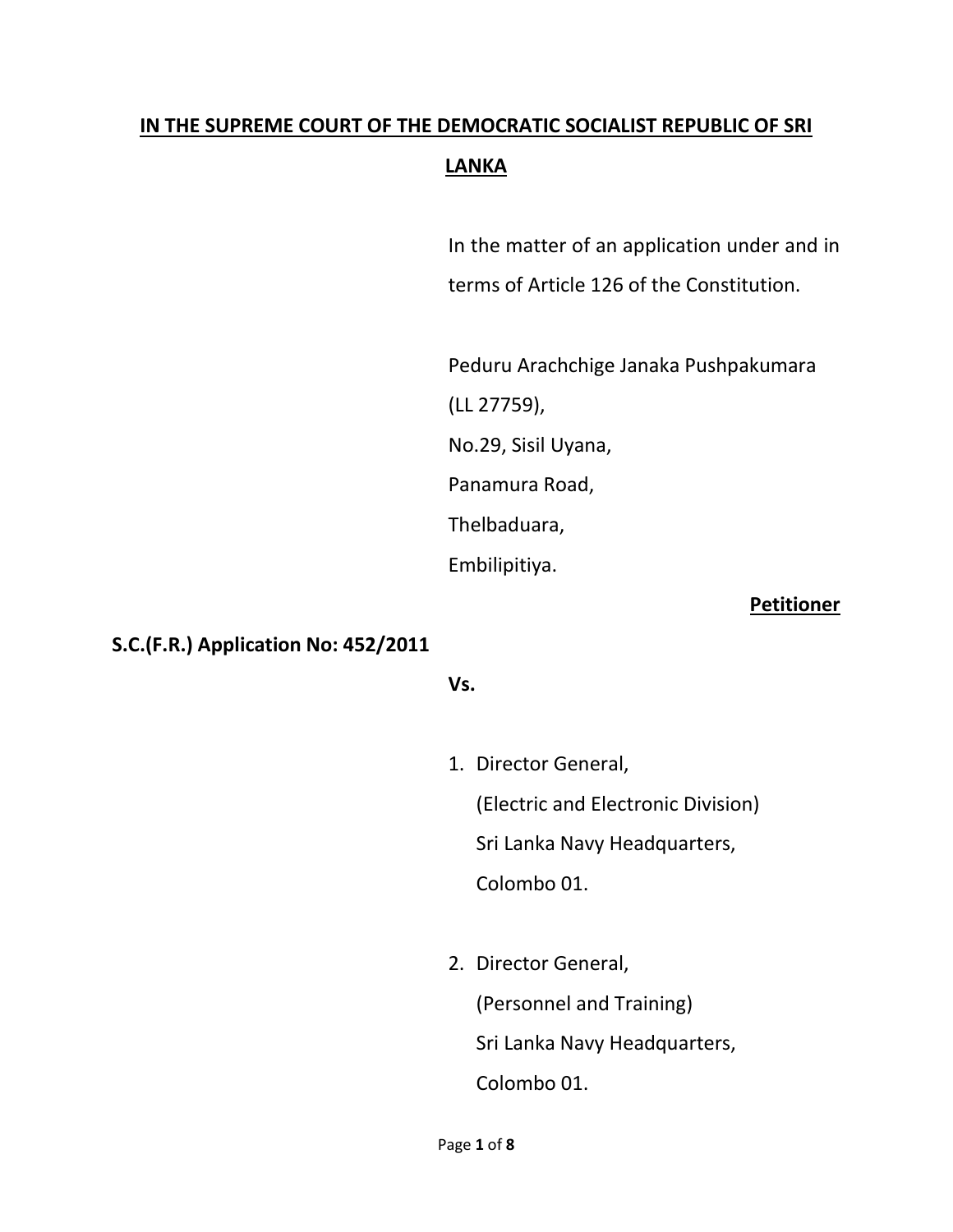- 3. Commander of the Navy, Sri Lanka Navy Headquarters, Colombo 01.
- 4. Lieutenant Commander T.R. Dahanayake, Sri Lanka Navy Headquarters, Colombo 01.
- 5. Hon. Attorney General, Attorney General's Department, Colombo 12

#### **Respondents**

**Before:** P. Padman Surasena, J. Janak De Silva, J. Mahinda Samayawardhena, J.

**Counsel:** Saliya Pieris PC with Susil Wanigapura for the Petitioner. Anusha Jayatilleke SSC for the Respondents.

**Argued On:** 02.03.2021

**Decided On:** 06.07.2021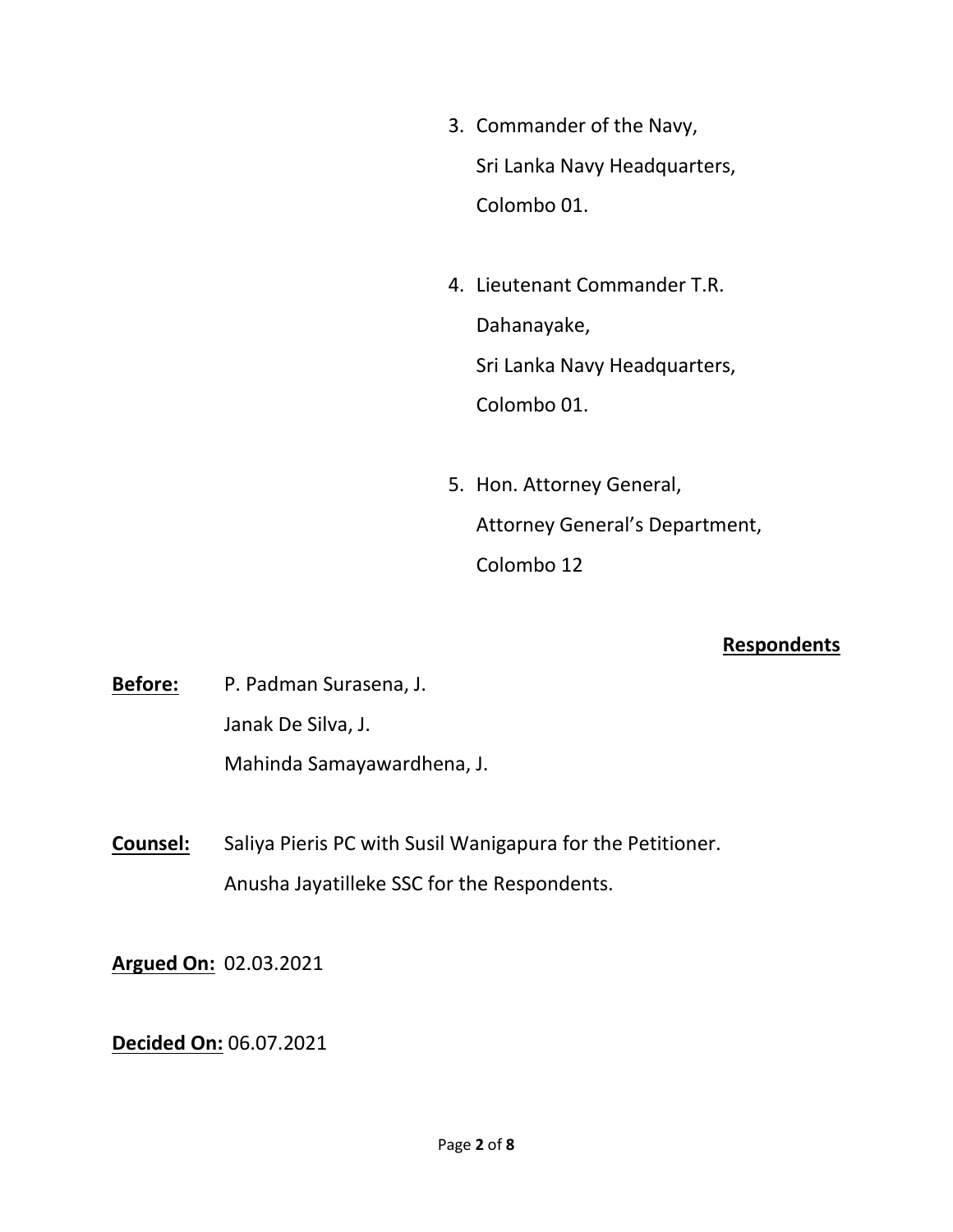#### **Janak De Silva J.**

The Petitioner was a Leading Electrical Mate in the Sri Lanka Navy. He was enlisted on 27th May 1998.

According to Regulation 7 of the Seaman's Enlistment and Service Regulations 1950 promulgated by the Minister of Defence in terms of section 161 of the Navy Act No. 34 of 1950 as amended, the period of original enlistment of a seaman is twelve years.

In terms of Regulation 8, a seaman, may, before the expiry of the period of his original enlistment, be re-engaged for service in the Regular Naval Force for a further period of not exceeding twenty years.

The Sri Lanka Navy issued a message dated 24<sup>th</sup> September 2009 (P5) ordering all the seamen who were enlisted as  $82^{nd}$  and  $83^{rd}$  intakes to apply for the reengagement to the Regular Naval Force before the expiry of their initial service period of twelve years.

The Petitioner belonged to the 83<sup>rd</sup> intake and hence applied for re-engagement by application dated  $26<sup>th</sup>$  December 2009 (P6). Although he did not receive any reply to the application, he continued to serve in the Regular Naval Force for another one year and four months after his initial service period was completed on 27<sup>th</sup> May 2010. However, he was not given any promotions and salary increments during this period.

Since there was no response to his application to be re-engaged, the Petitioner preferred an appeal to the 3<sup>rd</sup> Respondent by letter dated 25<sup>th</sup> April 2011 (P7) to allow him to participate in the medical tests to re-engage in the services.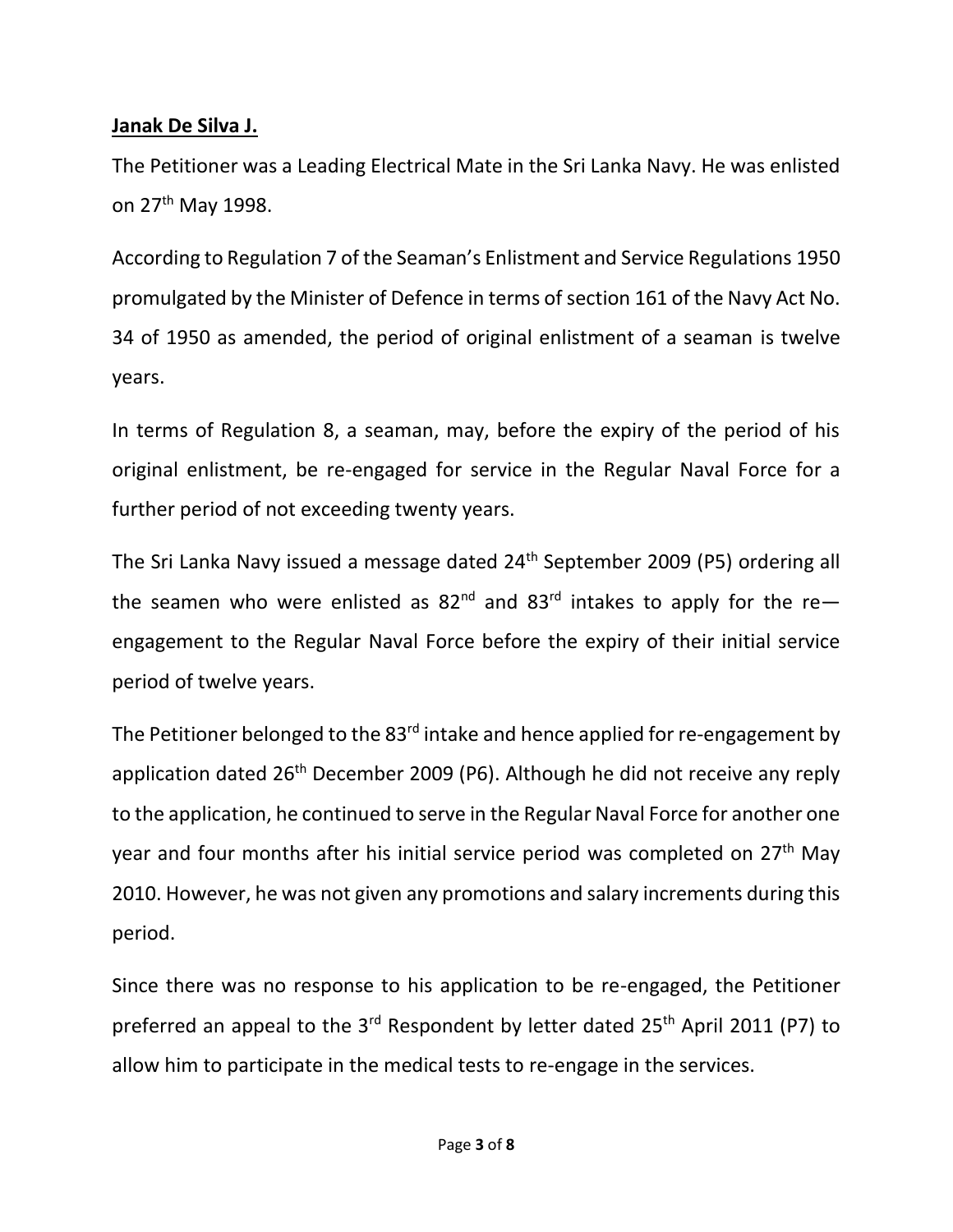On 29<sup>th</sup> August 2011, the Petitioner received a letter sent by the Navy Head Quarters (P8) by which he was informed that he has been discharged with effect from  $1<sup>st</sup>$  September 2011 in terms of Regulation 15(1)(v) of the Seaman's Enlistment and Service Regulations 1950 which reads:

"15(1) The Commander of the Navy may discharge a seaman  $-$ 

(v) who has completed his engagement, that is to say, the period of original enlistment or the period of re-engagement; …"

The Petitioner contends that the discharge from the Sri Lanka Navy and the refusal to re-engage him is arbitrary, unreasonable and discriminatory and violates the fundamental rights of the Petitioner enshrined in Article 12(1) of the Constitution.

Regulation 15(1) of the Seaman's Enlistment and Service Regulations 1950 specifies several instances where a seaman may be discharged by the Commander of the Navy. This appears to give a discretion to the Commander of the Navy. Regulation  $15(1)(v)$  applies in the event of a seaman who has completed his engagement.

However, when it comes to the decision of re-engagement, Regulation 10 of the Seaman's Enlistment and Service Regulations 1950 provides the criteria to be considered. It reads:

"10. (1) An extension of service in the Regular Naval force beyond the period of original enlistment referred to in Regulation 7, may be allowed to a seaman who –

(a) Is efficient, well-behaved and recommended by his Commanding Officer, and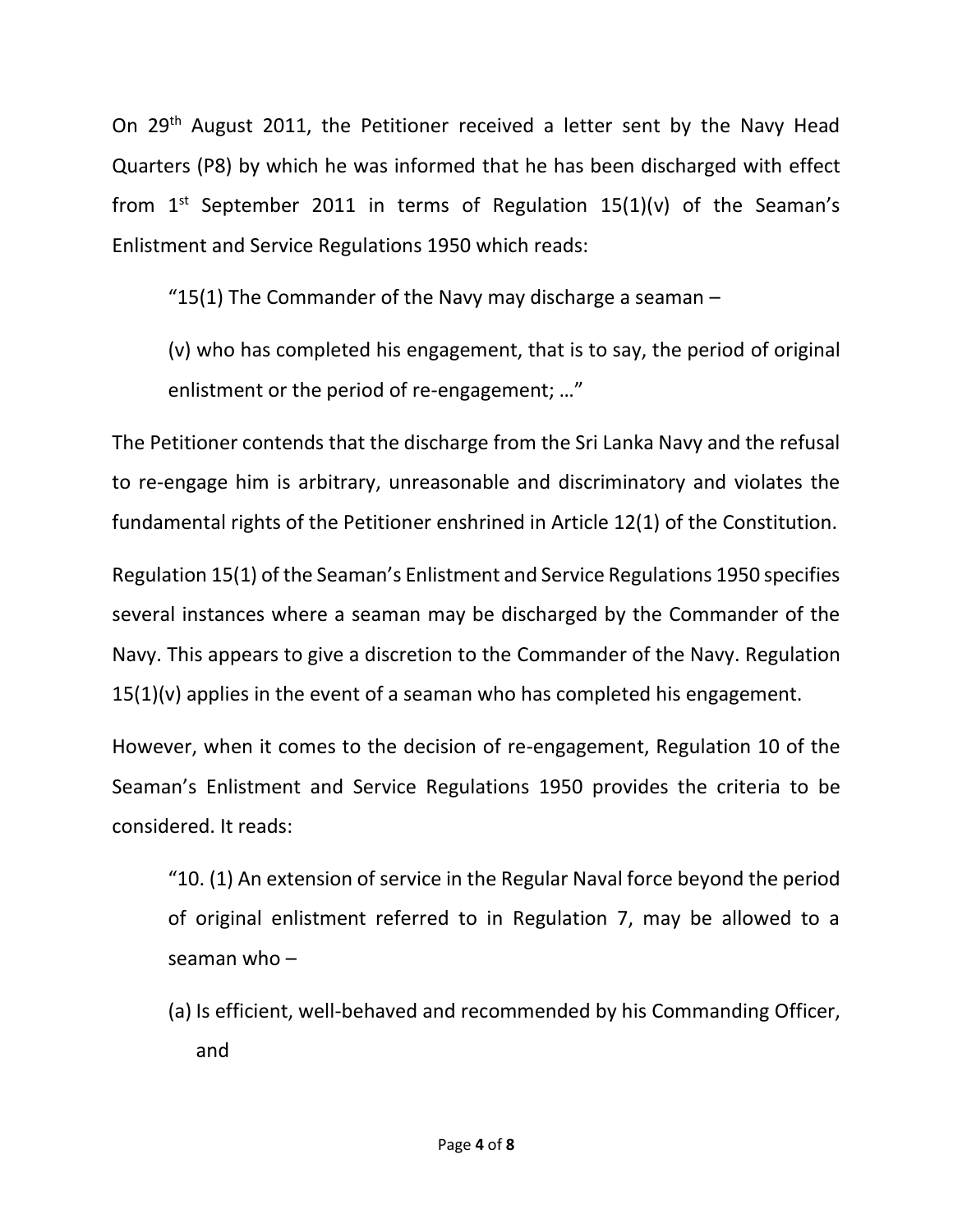(b) Who has passed a medical test to the satisfaction of the Commander of the Navy"

The Respondents have not taken up the position that the Petitioner has failed to meet these criteria. They simply contend that the decision to re-engage a seaman after he has completed his original enlistment period is purely discretionary and not as of right and that no reasons have to be adduced where a seaman is discharged after completing such period of service. No reasons have been tendered to Court by the Respondents as to why the application of the Petitioner to be reengaged was refused.

It appears that in terms of Regulation 10, there is discretion vested in the Commander of the Sri Lanka Navy to re-engage a seaman even though he fulfills the criteria set out therein.

However, every discretionary power has limits. There is no such thing as unfettered discretion. Unfettered discretion is anathema to the rule of law on which our Constitution is founded [*Visuvalingam and Others v. Liyanage and Others* (1983) 1 Sri.L.R. 203 at 236; *Premachandra v. Major Montague Jayawikrema and Another* (1994) 2 Sri.L.R. 90 at 102].

In deciding whether the Commander of the Navy has acted within the limits of the law in exercising his discretion, it is important to ascertain the reasons for his decision. While I reserve my position on whether there is a general duty on an administrative body to provide reasons for its decision, I have no hesitation in holding that once the fundamental rights jurisdiction of this Court is invoked, the decision-maker owes a duty to the Court to disclose the reasons for his decision. Even where no reasons have been given to the affected party, the departmental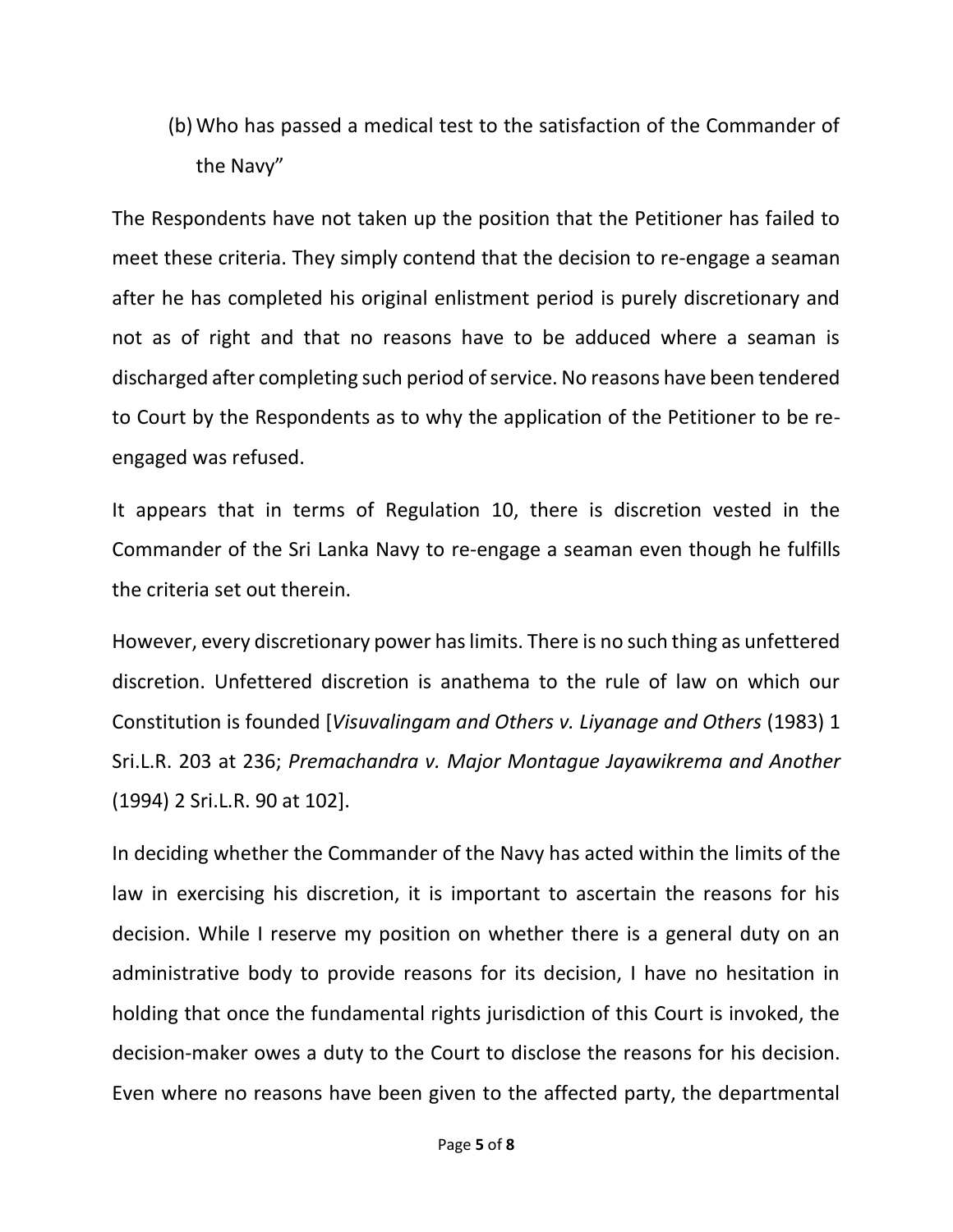file must contain the reasons for the impugned decision. Where no such reasons have been recorded, the only conclusion the Court can draw is that the decision was taken devoid of any reasons and is hence arbitrary.

No doubt every breach of the law does not amount to a denial of the protection of the law. As Fernando J. held in *Jayawardena v. Dharani Wijayatilake, Secretary, Ministry of Justice and Constitutional Affairs and Others* [(2001) 1 Sri.L.R. 132 at 158]:

"In my view, while each and every breach of the law does not amount to a denial of the protection of the law, yet some fundamental breaches of the law will result in denying the protection of the law."

Nevertheless, where an administrative body fails to disclose to Court the reasons for the exercise of discretionary power, that is a violation of the rule of law. It results in a fundamental breach of the law and a denial of the equal protection of the law. There may be narrow exceptions to the above principle on grounds such as national security. I reserve my position on the existence of any exceptions to this rule.

For the foregoing reasons, I declare that the decision contained in P8 is arbitrary and unreasonable and that the fundamental rights of the Petitioner guaranteed by Article 12(1) of the Constitution has been infringed by the  $3^{rd}$  Respondent by discharging him with effect from 1<sup>st</sup> September 2011 in terms of Regulation 15(1)(v) of the Seaman's Enlistment and Service Regulations 1950.

I further declare that the decision to discharge the Petitioner from the Sri Lanka Navy as reflected in P8 is of no force or avail in law.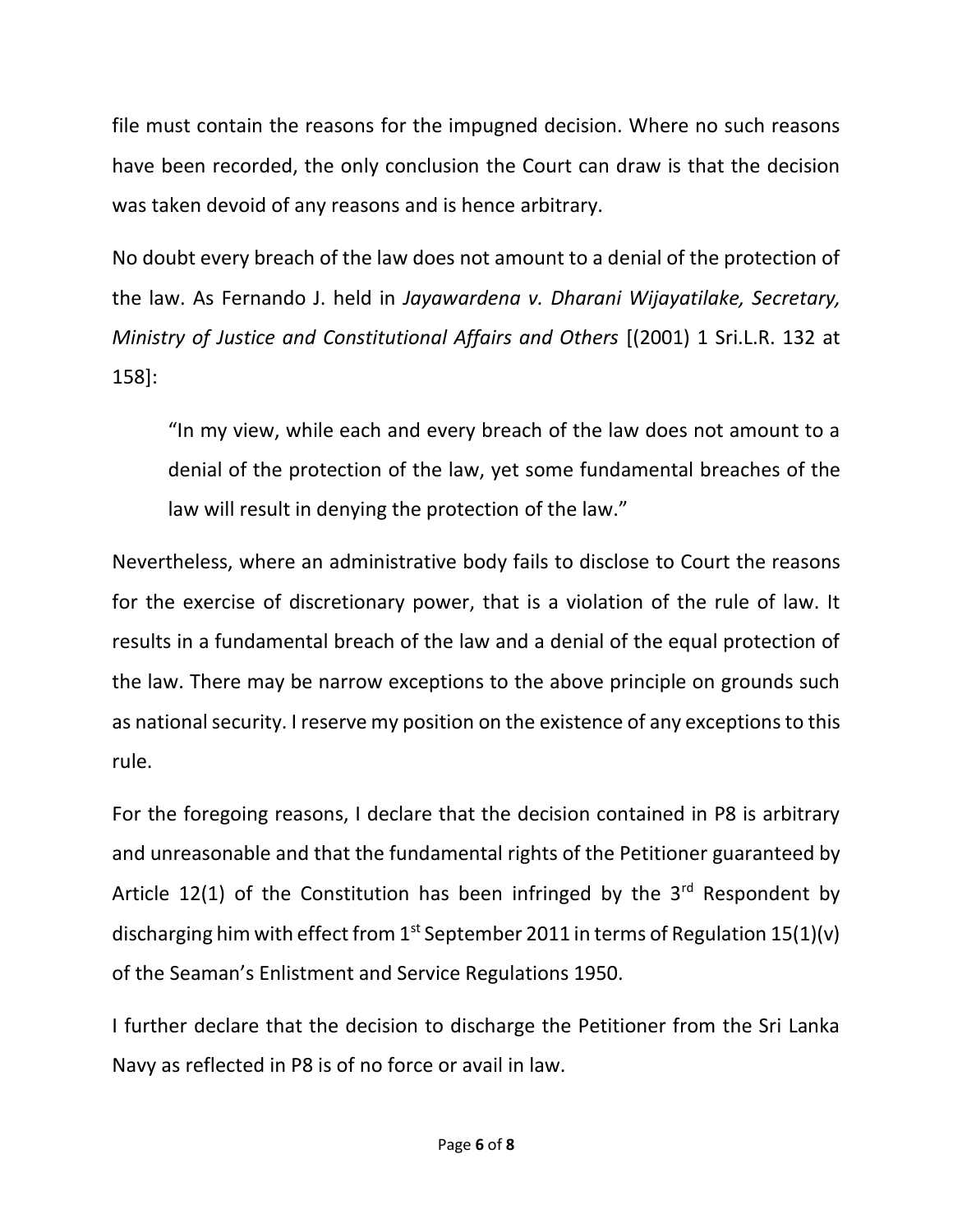I direct the State to pay a sum of Rs. 50,000/= as compensation to the Petitioner for the violation of his fundamental right guaranteed by Article 12(1) of the Constitution.

I further direct the  $3<sup>rd</sup>$  Respondent to consider the application made by the Petitioner for re-engagement by application dated  $26<sup>th</sup>$  December 2009 (P6) in terms of Regulation 10 of the Seaman's Enlistment and Service Regulations 1950 and take a decision according to law.

Judge of the Supreme Court

## **Mahinda Samayawardhena J.**

I agree.

Judge of the Supreme Court

#### **P. Padman Surasena J.**

I have had the benefit of reading in draft form, the judgment of His Lordship Justice Janak De Silva who has set out the necessary facts pertaining to this case in his judgment.

As has been mentioned, it is the position of the respondents that the decision to re-engage a seaman at the end of the first enlistment period, is purely discretionary. It is because of the said 'pure discretion' that the respondents have taken up the position that no reasons need to be given when the Commander of